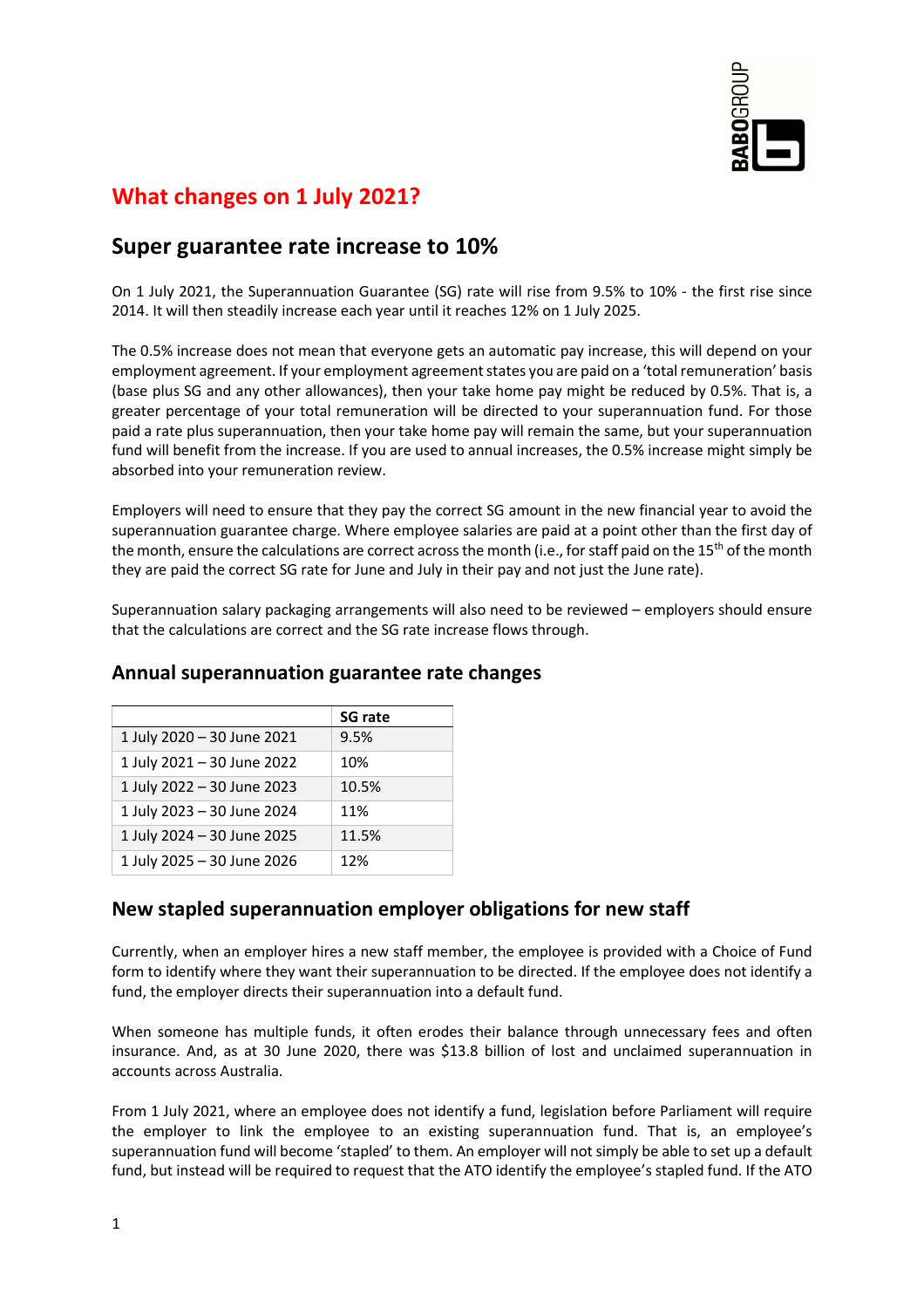

confirms no other fund exists for the employee, contributions can be directed to the employer's default fund or a fund specified under a workplace determination or an enterprise agreement (if the determination was made before 1 January 2021).

Legislation enabling this measure is currently before the Senate.

#### **Indexation increases contribution caps and the transfer balance cap**

Indexation ensures that the caps on superannuation that limit how much you can transfer into super and how much you hold in a tax-free retirement account, remain relevant by making pre-determined increases in line with inflation. To trigger indexation, the consumer price index (CPI) needed to reach 116.9. Australia reached 117.2 in December 2020 triggering increases to the contribution and transfer balance caps from 1 July 2021. The next increase will occur when a December quarter CPI reaches 123.75.

#### **Concessional and non-concessional contribution caps**

From 1 July 2021, the superannuation contribution caps will increase enabling you to contribute more to your superannuation fund (assuming you have not already reached your transfer balance cap).

The concessional contribution cap will increase from \$25,000 to \$27,500. Concessional contributions are contributions made into your super fund before tax such as superannuation guarantee or salary packaging.

The non-concessional cap will increase from \$100,000 to \$110,000. Non-concessional contributions are after tax contributions made into your super fund.

The bring forward rule enables those under the age of 65 to contribute three years' worth of nonconcessional contributions to your super in one year. From 1 July 2021, you will be able to contribute up to \$330,000 in one year. Total superannuation balance rules will continue to apply. However, if you have utilised the bring forward rule in 2018-19 or 2019-20, then your contribution cap will not increase until the three year period has passed.

| 1 July 2017 - 30 June 2021 |                        | After 1 July 2021       |                        |
|----------------------------|------------------------|-------------------------|------------------------|
| Superannuation<br>Total    | Contribution and bring | Superannuation<br>Total | Contribution and bring |
| <b>Balance (TSB)</b>       | forward available      | <b>Balance (TSB)</b>    | forward available      |
| Less than \$1.4m           | \$300,000              | Less than \$1.48m       | \$330,000              |
| $$1.4M - $1.5m$            | \$200,000              | $$1.48M - $1.59m$       | \$220,000              |
| $$1.5M - $1.6m$            | \$100,000              | $$1.59M - $1.7m$        | \$110,000              |
| Above \$1.6m               | Nil                    | Above \$1.7m            | Nil                    |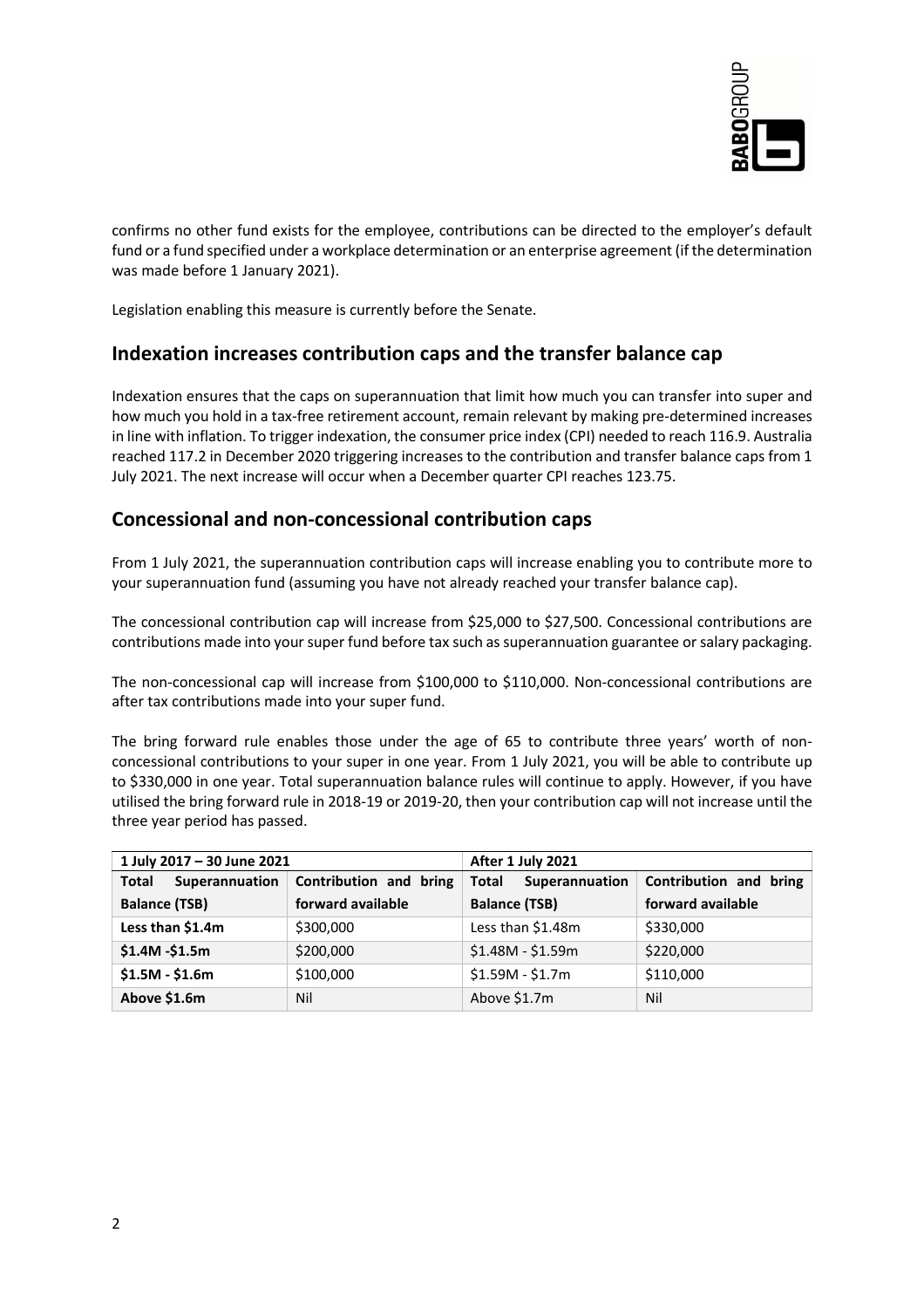

### **Transfer balance cap – why you will have a personal cap**

The transfer balance cap (TBC), as the name suggests, limits how much money you can transfer into a taxfree retirement account. From 1 July 2021, the general TBC will increase from \$1.6m to \$1.7m but not everyone will benefit from the increase.

From 1 July 2021, there will not be a single cap that applies to everyone. Instead, every individual will have their own personal TBC of between \$1.6 and \$1.7 million, depending on their circumstances.

If your superannuation is in accumulation phase before 1 July 2021, that is, you have not started taking an income stream (pension), then your cap will be the fully indexed amount of \$1.7m.

However, if you have started taking an income stream - you have retired or are transitioning to retirement - then your indexed TBC will be calculated proportionately based on the highest ever balance of your account between 1 July 2017 and 30 June 2021. The closer your account is to the \$1.6m cap, the less impact indexation will have. For anyone who reached the \$1.6m cap at any time between 1 July 2017 and 30 June 2021, indexation will not apply and your cap will continue to be \$1.6m. For example, if you are transitioning to retirement and drawing a pension, and your highest ever balance in your retirement account was \$1.2m, then indexation only applies to \$400,000 (the \$1.6m cap less your highest very balance). In this case, your new personal TBC will be \$1,625,000 after indexation.

| My super is                           | <b>TBC to 30 June 2021</b> | TBC from 1 July 2021             |
|---------------------------------------|----------------------------|----------------------------------|
| In accumulation phase                 | \$1.6m                     | \$1.7m                           |
| In retirement phase and I reached the | \$1.6m                     | \$1.6m                           |
| \$1.6m cap limit between 1 July 2017  |                            |                                  |
| and 30 June 2021                      |                            |                                  |
| In retirement phase and I have never  | \$1.6m                     | \$1.6m plus indexation on the    |
| reached the \$1.6m cap limit at any   |                            | amount between your highest      |
| time between 1 July 2017 and 30 June  |                            | ever balance and the \$1.6m cap. |
| 2021                                  |                            |                                  |

The Australian Taxation Office (ATO) will calculate your personal TBC based on the information lodged with them (this will be available from your myGov account linked to the ATO). If your superannuation is in retirement phase, it will be very important to ensure that your Transfer Balance Account compliance obligations are up to date. For Self-Managed Superannuation Funds (SMSFs), it is essential that you let us know about any changes that impact on your transfer balance account, for example if a member of your fund retires.

The total super balance caps to utilise the spouse contribution offset and the government co-contribution will also be lifted to \$1.7m in line with indexation.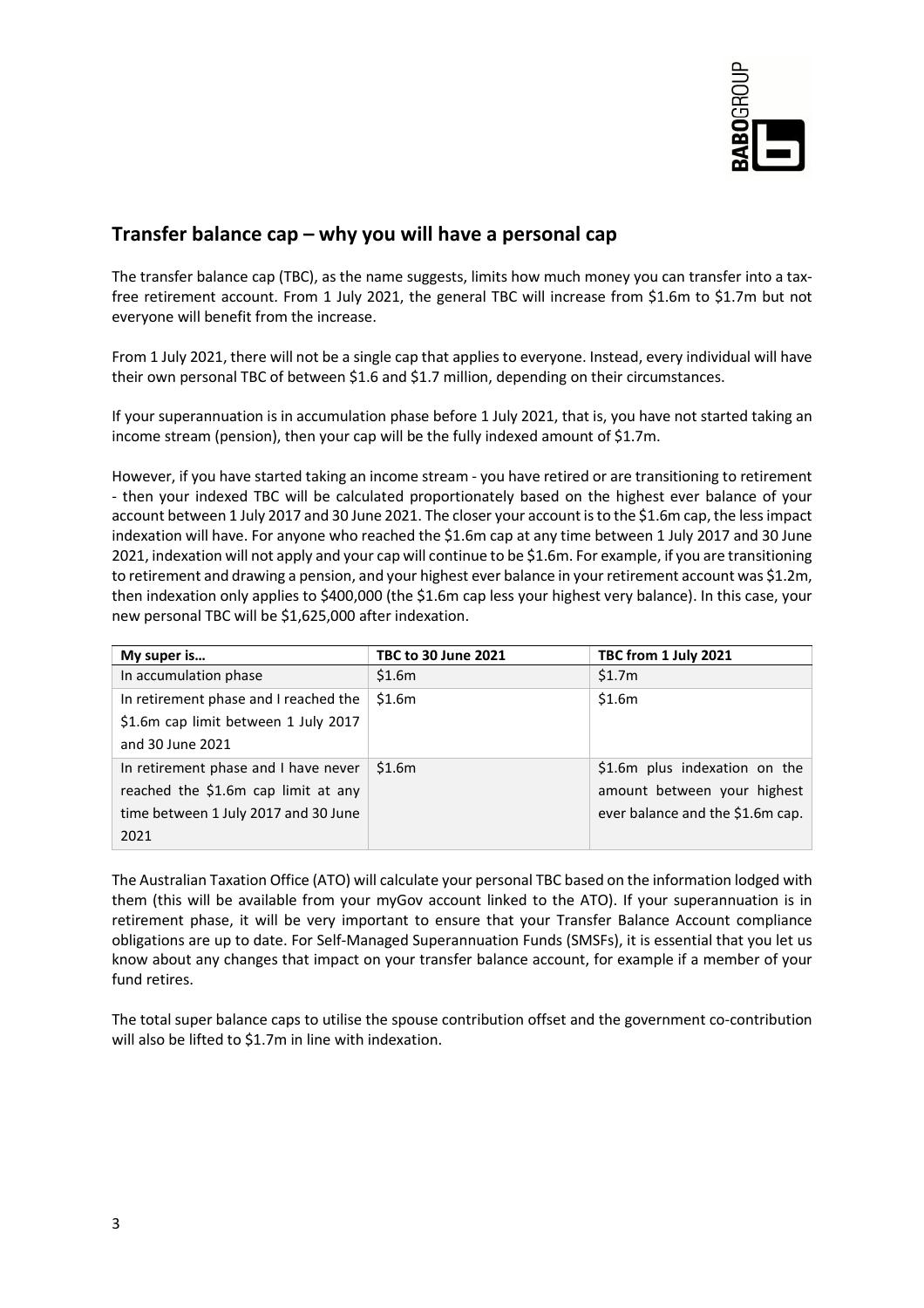

### **Minimum superannuation drawdown rates**

The Government has announced an extension of the temporary reduction in superannuation minimum drawdown rates for a further year until 30 June 2022.

| Age        | minimum<br><b>Default</b> | 2019-20,<br>&<br>2020-21 |
|------------|---------------------------|--------------------------|
|            | drawdown rates            | 2021-22 reduced rates    |
| Under 65   | 4%                        | 2%                       |
| 65-74      | 5%                        | 2.5%                     |
| 75-79      | 6%                        | 3%                       |
| 80-84      | 7%                        | 3.5%                     |
| 85-89      | 9%                        | 4.5%                     |
| 90-94      | 11%                       | 5.5%                     |
| 95 or more | 14%                       | 7%                       |

# **Single touch payroll reporting**

Single touch payroll will apply to most businesses from 1 July 2021, this will include small businesses (those with 19 or fewer staff) and businesses with closely held employees (e.g., directors of family companies, salary and wages for family employees of businesses). No further extensions will be granted.

For employers with closely held employees, there are some concessions on how reporting is managed with the option to report one of three ways: reporting actual payments in real time, reporting actual payments quarterly or reporting a reasonable estimate quarterly. These concessions allow a level of flexibility in relation to determining and making payments to closely-held payees. However, if your business is impacted, it will be important to plan throughout the year to prevent problems occurring at year end.

# **Work from home expenses under scrutiny & the perils of browsing Facebook**

If you worked from home during lockdown and spent money on work related items that were not reimbursed by your business, you might be able to claim some of these expenses as a deduction – but not everything you purchase can be claimed.

The ATO has stated that it is looking very closely at work related deductions that are being claimed. If you are claiming your expenses, there are three methods you can use:

- An 80 cents per hour short cut method (you will need to have evidence of hours worked like a timesheet or diary)
- The 52 cents per hour method (which excludes phone, internet, or the decline in value of equipment which are all claimed separately), or
- The actual expenses method.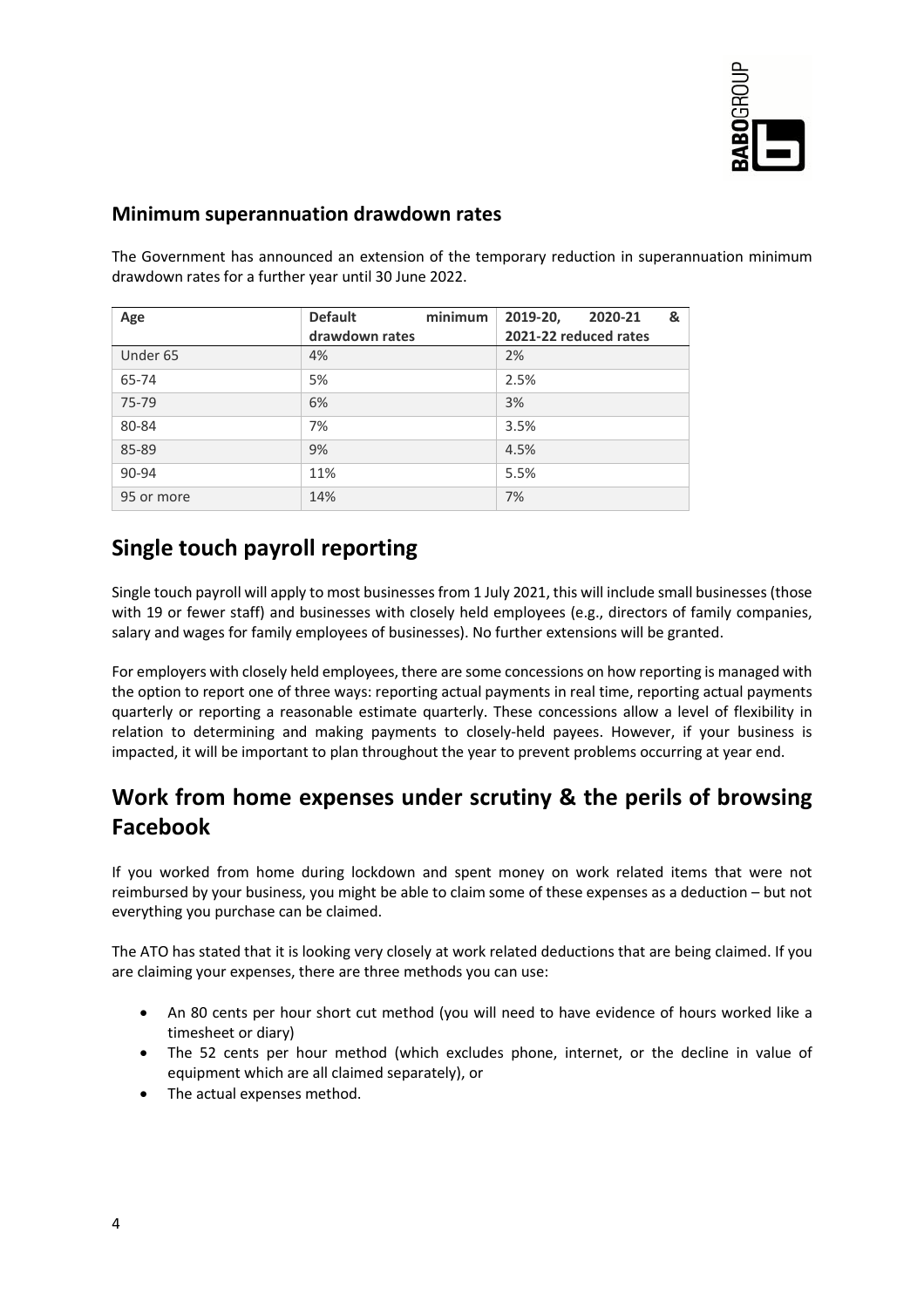

The ATO is particularly interested in those using the 'actual expenses' method. To be able to claim a work related expense, it needs to be directly related to the work you do and how you earn your income. The ATO has highlighted four ineligible expenses that are being claimed:

- Personal expenses such as coffee, tea and toilet paper
- Expenses related to a child's education, such as online learning courses or laptops
- Claiming large expenses up-front (instead of claiming depreciation for assets), and
- Occupancy expenses such as rent, mortgage interest, property insurance, and land taxes and rates, that cannot generally be claimed by employees working from home.

A recent case before the AAT shows how determined the ATO is to crackdown on work related deductions being claimed where there is not a satisfactory nexus between the expense being claimed and the taxpayer's work. In this case, the taxpayer had claimed car and clothing expenses, and home internet and mobile phone costs. The ATO conceded the car costs but on a reduced deduction. When it came to clothing expenses the ATO conceded that a deduction could be claimed for gloves and a beanie on the basis that the taxpayer worked in cold conditions and that these were protective clothing needed for the job. However, the AAT refused to allow a deduction for the cost of a pair of socks on the basis that they were not protective in nature in their own right – yes, it really does get this detailed.

The taxpayer had also claimed 100% of his home internet expenses but the ATO reviewed this claim and reduced the deductible amount to \$50, a record of the family's home internet usage demonstrated the internet was used to browse Facebook amongst other non-work related sites.

One of the other issues to come out of this case was the importance of record keeping. If you are going to claim work related expenses, then ensure you have the records to prove your claim.

## **Am I taxed on an insurance payout?**

Australia has had its fair share of disasters over the last few years – drought, bushfires and floods – that have ramped up the volume of insurance claims. Most people would assume that if and when they need to claim on their insurance, the insurance payout covers the damage and is not income assessed for tax purposes - but this is not always the case.

Insurance payouts for damaged or destroyed personal items are generally not taxed. For example, any insurance payout you receive for your family home won't necessarily be taxed. But, the rules are different if you have used your home to produce an income, for example, you have used part of your home as a home business or you have rented out part of your home.

The rules are also different if the item is a personal asset costing more than \$10,000 or if the asset is a collectible that cost more than \$500. Where the insurance proceeds exceed the original cost of the asset, that is, the asset appreciated in value, then capital gains tax might apply.

And, if the asset damaged is related to a business or an income producing asset like a rental property, the rules are also different.